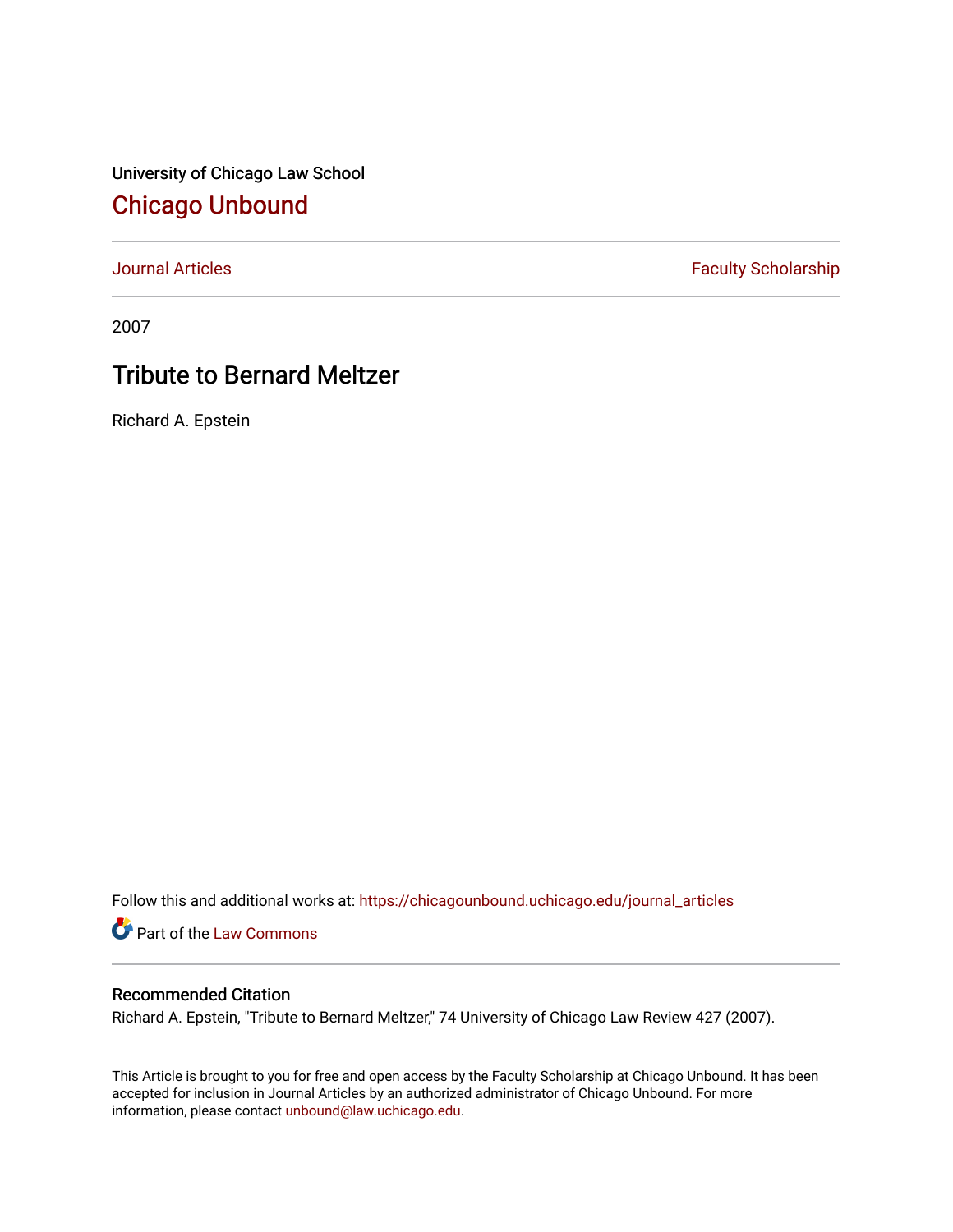## *Richard A. Epsteint*

It is always appropriate to write in celebration of any person who has lived a long, rich, and successful life. But undertaking that task is frequently tinged with one small note of regret. Too often the author is not old enough to have had the great fortune to know his subject in his prime.

It is therefore with some trepidation that I approach writing a tribute in memory of Bernard M. Meltzer, my friend and colleague for the past thirty-five years, who passed away this past January 4, 2007. Bernie was blessed with over ninety-two years of life, over sixty of which he shared a storybook marriage with his wife Jean and with their three children, Joan, Danny, and Susan. When I arrived at the University of Chicago Law School as a relative cub in the fall of 1972, Bernie was already fifty-seven years old, nearly twice my twenty-nine years of age. Clearly we were not of the same generation. Obviously, I never had the privilege to see Bernie in action when he first entered teaching in January 1946. I was fortunate enough, however, to get an unanticipated sense of the character of the early Bernie at the Revels Dinner held at the Quadrangle Club in April 2006 in honor of Bernie and Jean for their long and distinguished service to the Hyde Park community. The walls of the club were bedecked with a number of pictures spanning their life together, one of which was a perfect period piece of the two of them having dinner, Jean told me, at the nowdefunct restaurant Yar in Chicago just after their engagement in December 1946. My wife Eileen and I stared at that picture for some time because we were struck by how vigorous and in love they were at the time of their marriage. Even then it was manifestly a match for the ages.

I picked up the thread with Bernie and Jean over twenty-five years later, and I do remember those early encounters well. He and Jean took it upon themselves to entertain Eileen and me for dinner on many occasions, at which Bernie showed much personal warmth and charm. Lunches at the Quadrangle Club, however, were a different proposition altogether. No one engaged in casual conversation about the law in Bernie's presence. The first glimmer of any controversial legal assertion brought forth Bernie's ingrained trial lawyer's instinct for relentless cross-examination. Time and again, Bernie would push, probe, and wheedle. Simple points merited extended discussion. Points

t James Parker Hall Distinguished Service Professor of Law, The University of Chicago; The Peter and Kirsten Bedford Senior Fellow, The Hoover Institution.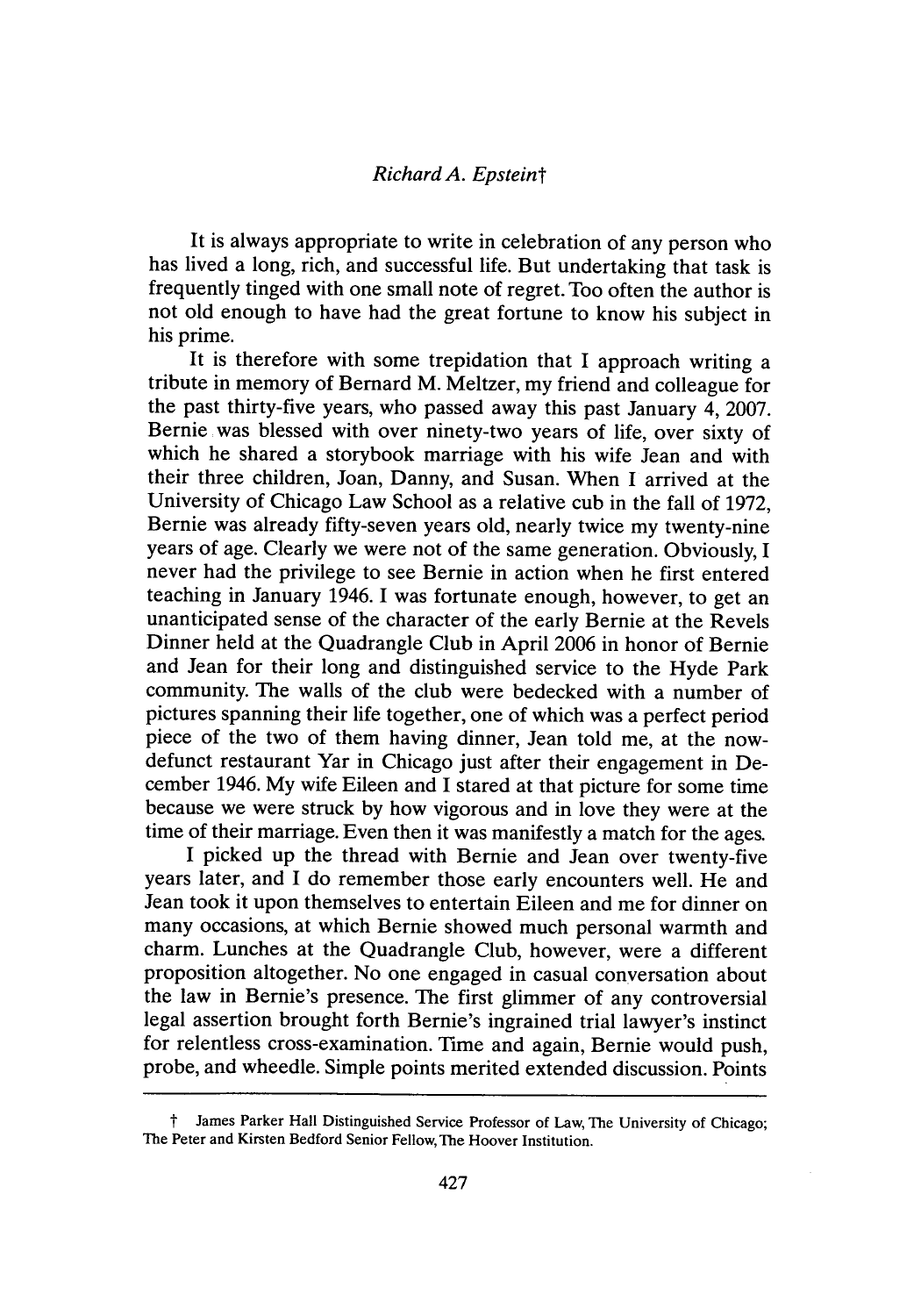of clarification offered at one moment became fatal concessions at the next. I quickly learned that any head-to-head confrontation with Bernie was a risky venture, and that intellectual positions had to be plotted out well in advance to avoid his rapier-like intelligence.

Nor, I discovered to my relief, was I alone in both relishing and fearing these exchanges with Bernie. By temperament, Bernie had a deep suspicion of people who constructed grand theories out of the messy materials of the law. Accordingly, his intellectual precision and persistence was directed to anyone, old or young, liberal or conservative, who chanced to come within his crosshairs. Those bracing experiences were an immense help to me as a young scholar trying to find my way in the world. After surviving, even wounded, cross-examination by Bernie, everything else seemed like a piece of cake.

So powerful was his persistence that the young faculty used to joke among ourselves that if we were ever in trouble with the law, Bernie was the man we would hire to ward off the battalions of lawyers that lay in wait. We had the supreme confidence that he could identify the one weakness in the adversary's case and exploit it so relentlessly until it became the only point in the case. Give Bernie control over the agenda and he would make sure that everyone else would dance to his tune.

This estimation of Bernie was shared by his students as well as his colleagues. I never sat in on any of his evidence or labor law classes, and regard myself as poorer as a result. But the students uniformly reported that no matter how hard they prepared, Bernie was always one step ahead of them. Let them read an entire chapter, and Bernie would hone in on that single footnote on which the entire argument turned. The students were always drained by their encounters with this Socratic master. But when the term was all over, they acknowledged that they had emerged stronger, wiser, and more confident from their educational struggle with him.

Yet it would be a mistake to ignore Bernie's whimsical side. One day I talked to him about some paper that was giving me trouble, and Bernie did not show much sympathy to my plight. "You can't publish excuses, Brother Epstein," was his tart reply to my various difficulties. And he was of course right. On other occasions, he could be more cutting. In those days Bernie was a regular at the Quadrangle Club Tennis Courts, and used to grouse from time to time about one of his companions-I don't remember whom-who tended to make close line calls in his favor. Bernie was the perfect man of honor who from his Nuremberg experiences well knew the risks of allowing anyone to be a judge in his own cause. One day, Jay, as I shall call him, was sitting on chairs beside the court. As Bernie walked into lunch, he heard Jay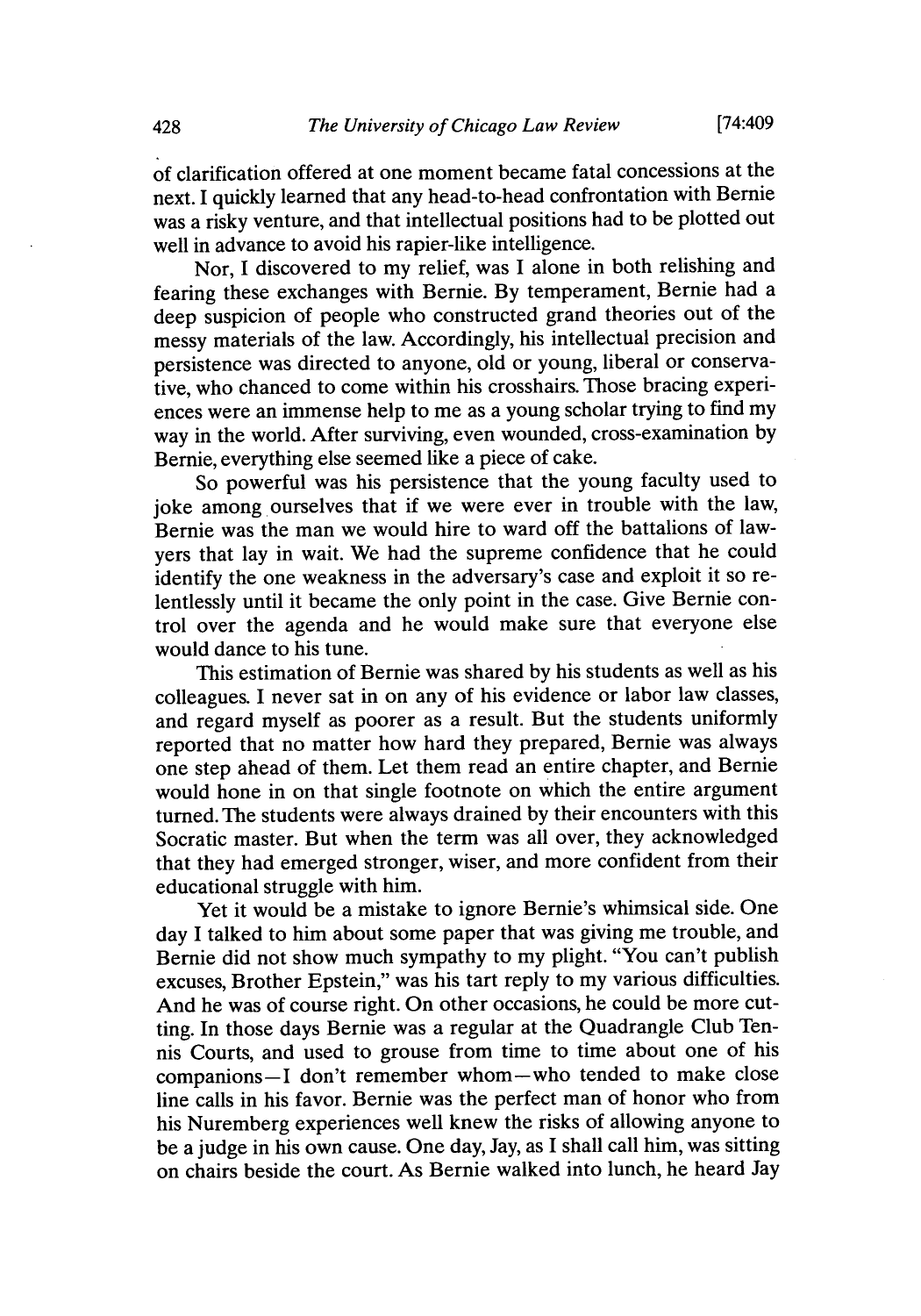shout "out" as the ball whizzed down the line. "Practicing, Jay," Bernie muttered under his breath as he walked on in.

There was at least one occasion in which I was the victim of Bernie and Jean's developed sense of mischievous irony. The occasion was a dinner sometime in the mid-1970s at the home of the late Spencer Kimball, who was both a professor in the Law School and the head of the American Bar Foundation Research Center. Spencer organized the dinner for its Board of Directors, which had met earlier that day. I was asked to attend because the ABF had supported some of my work the previous summer. At dinner, I sat opposite an imposing gentleman on the ABF Board, and thought little of it, until the discussion turned to the question of airline deregulation and mandated service to small cities. As I gave my Chicago-like position for deregulation, I initially thought that he was just another lawyer. But his responses were so crisp and authoritative and his manner so imperial that I knew that I had gotten in over my head as I soldiered on. What kind of retired lawyer was this, I thought to myself? Throughout this exchange, Bernie and Jean just looked on from their seats nearby, saying nothing. From time to time I noted to my irritation that each allowed a sly smile to curl at the edge of their lips. Towards the end of this mini-marathon, I made some point about how things were at "the" Law School. And my interlocutor turned sharply on me and demanded to know what "the" Law School was. In a flash I recalled that Erwin Griswold was on the oversight Board and "the" Law School was, in his estimation, of course Harvard. Sometimes formal introductions had their place. But at least I learned how years of young Harvard professors felt, as Bernie and Jean broke out into broad grins.

As the years marched on, Bernie continued to be forever precise, but somehow he began to mellow, perhaps because he got a different view of law school education from Danny's reports from Harvard, where he started in 1972, the same year that I arrived at Chicago. The mellowing process only accelerated in his retirement when Bernie became much loved by faculty, students, and staff alike for his unfailing courtesy, civility, attention, and devotion. In time his eyesight started to go, and he resorted to this clunky contraption that allowed him to read complex legal documents one large word at a time. But he never lost his heart or his mind. In one of the more moving occasions of recent years, Dean Saul Levmore had the inspired idea of asking Bernie to deliver short remarks to the graduating class of 2003 at the Law School Commencement in Rockefeller Chapel. Bernie was of course unable to read at that time, but he was not unable to think or to speak, and he delivered at 90 years of age a moving address of the glory and responsibility of the legal profession that received an instantaneous standing ovation from the newest generation of law students.